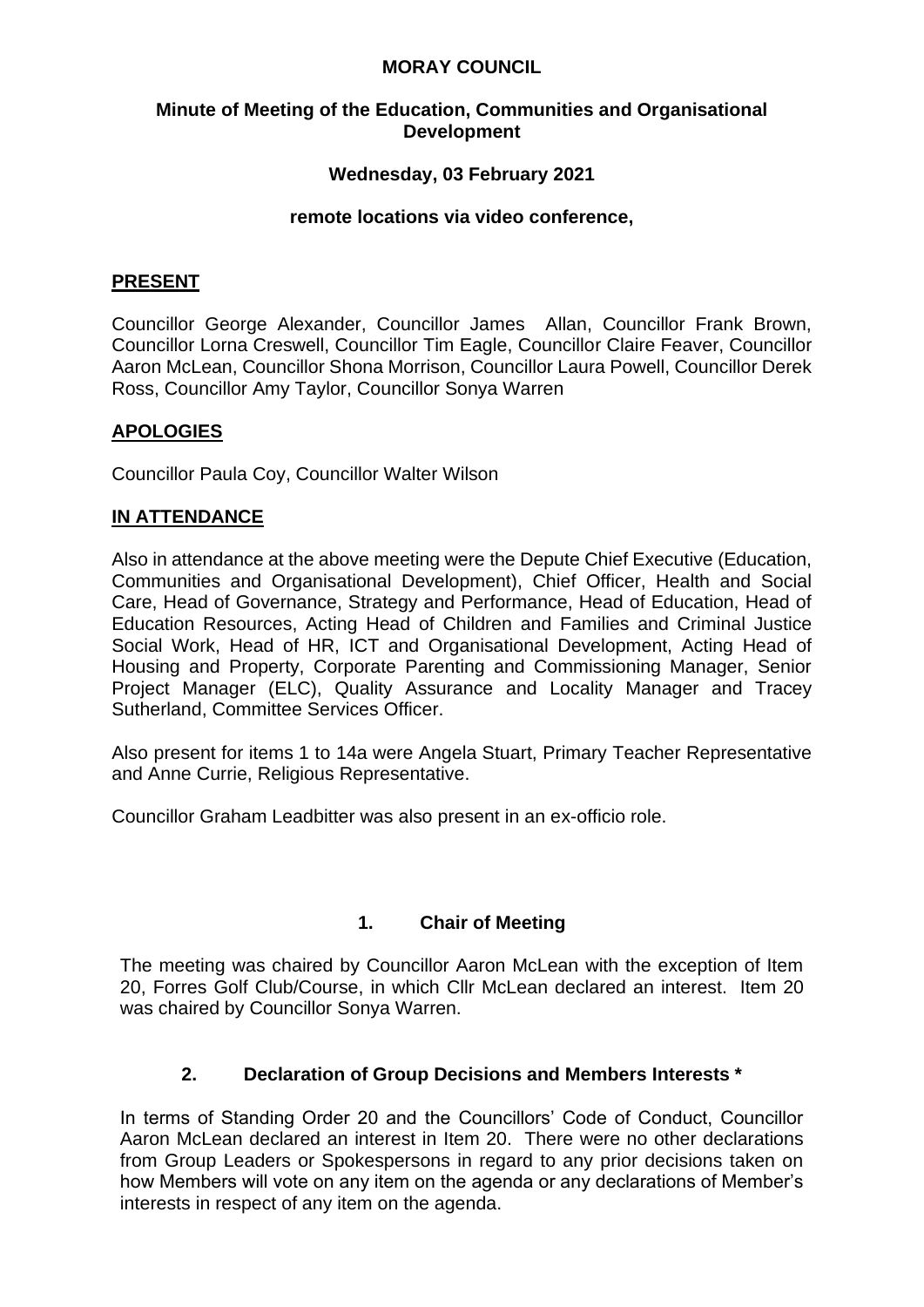## **3. Resolution**

The meeting resolved in terms of Section 50A (4) AND (5) of the Local Government (Scotland) Act 1973, as amended, the public and media representatives be excluded from the meeting during consideration of the items of business appearing at the relevant paragraphs of this minute as specified below, so as to avoid disclosure of exempt information of the class described in the appropriate paragraphs of Part 1 Schedule 7a of the Act.

| Para Number<br>of the Minute | Para Number of Schedule 7a                                                                                                                                                                                        |
|------------------------------|-------------------------------------------------------------------------------------------------------------------------------------------------------------------------------------------------------------------|
| 22                           | 9<br>Information on proposed terms and/or expenditure to be incurred<br>by the Authority                                                                                                                          |
| 23                           | 1 & 5<br>Information relating to staffing matters                                                                                                                                                                 |
|                              | Information relating to the adoption, care, fostering or education of<br>any particular child or relating to the supervision of residence of<br>any particular child in accordance with a supervision requirement |
| 25                           | 9<br>Information on proposed terms and/or expenditure to be incurred<br>by the Authority                                                                                                                          |

## **4. Minute of the Meeting of Appointments Committee of 18 October 2019**

The minute of the Children and Young People's Appointments Committee on 18 October 2019 was submitted and approved.

#### **5. Minute of the Meeting of Appointments Committee of 20 November 2019**

The minute of the Children and Young People's Appointments Committee on 20 November 2019 was submitted and approved.

## **6. Minute of Meeting of 18 and 25 November 2020**

The minute of the Education, Communities and Organisational Development Committee on 18 and 25 November 2020 was submitted and approved.

## **7. Written Questions \*\***

The Committee noted that no written questions had been submitted.

## **8. Governance Strategy and Performance Performance Report 1 April to 31 December 2020**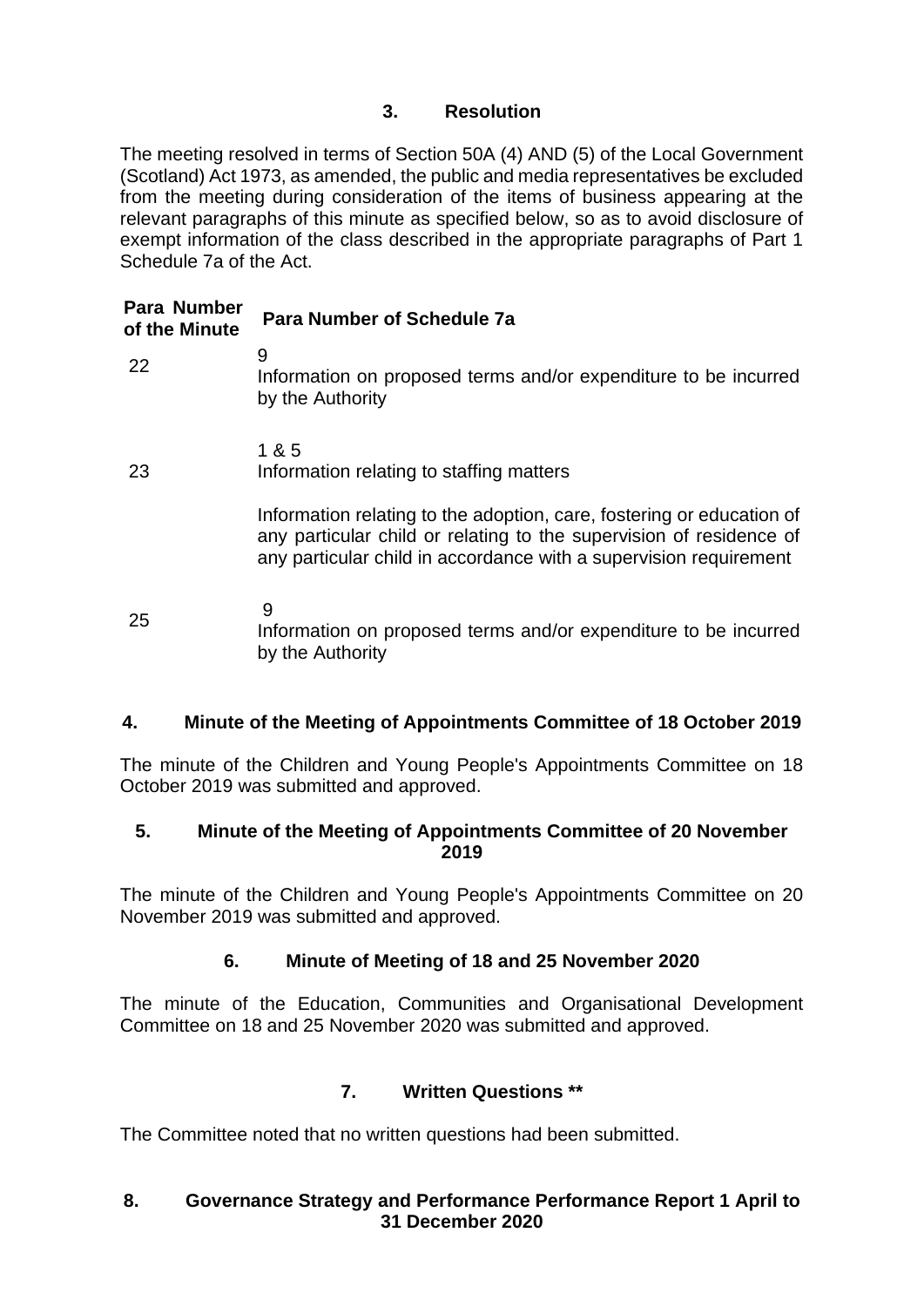Under reference to paragraph 5 of the Minute of the meeting of Moray Council dated 7 August 2019, a report by the Depute Chief Executive (Education, Communities and Organisational) Development informed the Committee of the performance of the service for the period from 1 April to 31 December 2020.

Following consideration the Committee agreed to note performance of the Service Plan, Operation Performance Indicators and complaint to the end of December 2020.

# **9. HR OD and ICT Performance Report 1 April to 31 December 2020**

Under reference to paragraph 5 of the Minute of the meeting of Moray Council dated 7 August 2019, a report by the Depute Chief Executive (Education, Communities and Organisational) Development informed the Committee of the performance of the service for the period from 1 April to 31 December 2020.

Following consideration the Committee agreed to note:

i) performance of the Service Plans, Operational Performance Indicators and Complaints to the end of December 2020; and

ii) Level Outcomes, of the Human Resources and Organisational Development note that Action HR20-22Serv.5.4 has been removed from Section 5 - Service Services Service Plan since it duplicated Action HR20-22-Serv.5.1.

## **10. Education Performance Report 1 April to 31 December 2020**

Under reference to paragraph 5 of the Minute of the meeting of Moray Council dated 7 August 2019, a report by the Depute Chief Executive (Education, Communities and Organisational) Development informed the Committee of the performance of the service for the period from 1 April to 31 December 2020.

Following consideration the Committee agreed to note performance of the Strategic Plan, Service Plan, Recovery Outcomes and Complaints over the period April to December 2020.

## **11. Education Revenue Budget Monitoring Report to 31 December 2020**

A report by the Depute Chief Executive (Education, Communities and Organisational Development) informed the Committee of the budget position for Education as at 31 December 2020.

Following consideration the Committee agreed to note the budget position at 31 December 2020.

#### **12. Education Resources and Communities and Education Capital Budget Monitoring Report**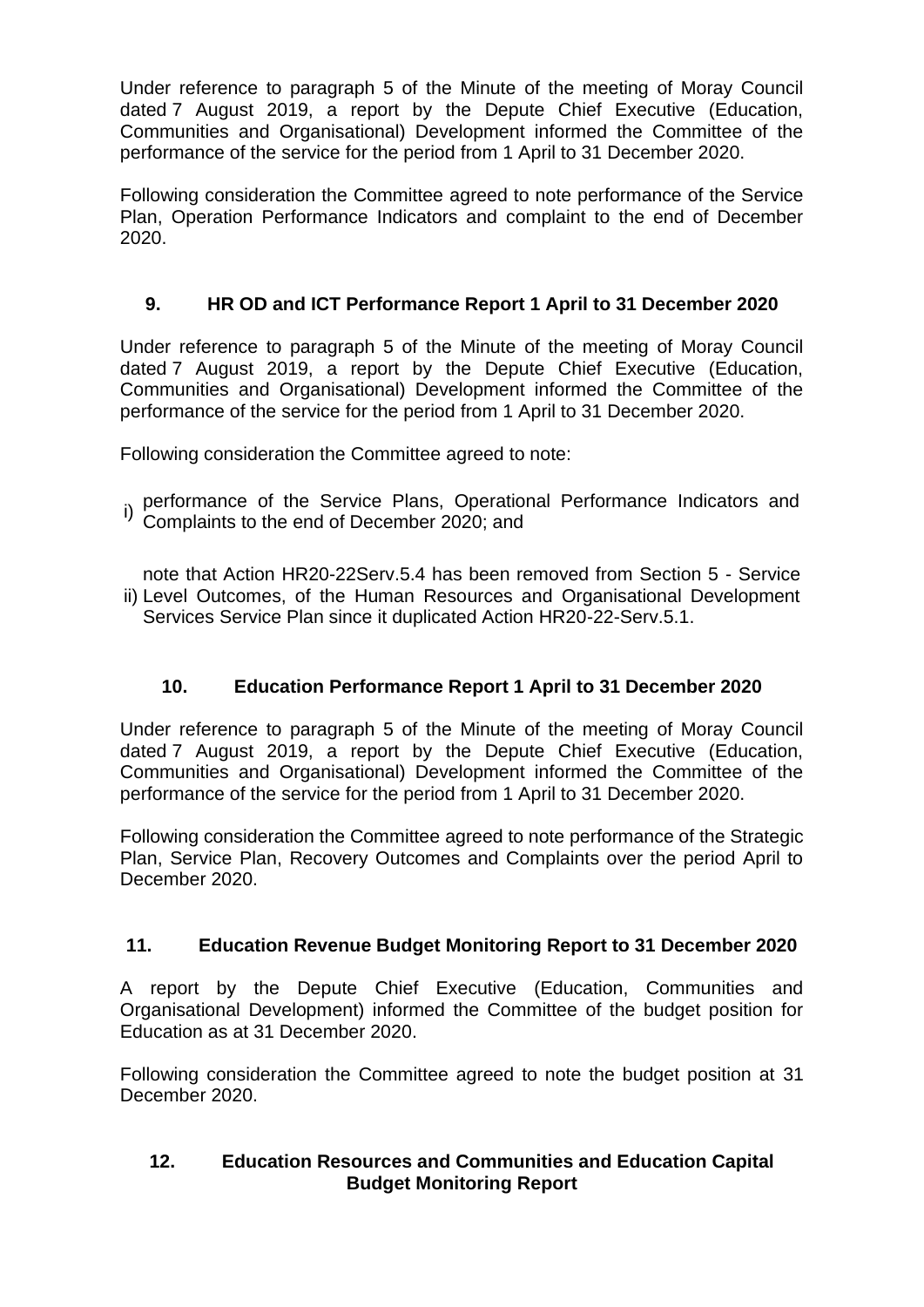A report by the Depute Chief Executive (Education, Communities and Organisational Development) informed the Committee of projects and proposed expenditure for Capital Budgets within Education Resources and Communities and Education for 2020/21.

Following consideration the Committee agreed to note the contents of the report.

#### **13. Education Resources Performance Report 1 April to 31 December 2020**

Under reference to paragraph 5 of the Minute of the meeting of Moray Council dated 7 August 2019, a report by the Depute Chief Executive (Education, Communities and Organisational) Development informed the Committee of the performance of the service for the period from 1 April to 31 December 2020.

Following consideration the Committee agreed to note performance of the Strategic Plan, Service Plan, Recovery Outcomes and Complaints over the period April to December 2020.

#### **14. Education Resources and Communities Revenue Budget Monitoring to 31 December 2020**

A report by the Depute Chief Executive (Education, Communities and Organisational Development) informed the Committee of the budget position for Education Resources and Communities as at 31 December 2020.

Following consideration the Committee agreed to note the budget position at 31 December 2020.

## **15. Wellbeing Support for Children Young People and Families**

A report by the Depute Chief Executive (Education, Communities and Organisational Development) and Chief Officer, Health and Social Care proposed a pilot for a streamlined locality planning model across children's services that aims to improve the deployment of multi-agency services to meet the mental health and wellbeing needs of children, young people and families in Moray.

Following consideration the Committee agreed to:

i) approve the proposed streamlined locality planning model as a pilot for 18 months;

ii) received from the Scottish Government for 202/21 and the National Community the costs of the pilot being met from the mental health and wellbeing funding Mental Health and Wellbeing funding'

- iii) the establishment of the additional posts as set out in the report and recommends to the Council the additional G12 project management post; and
- iv) the pilot evaluation report being presented to a future Committee meeting.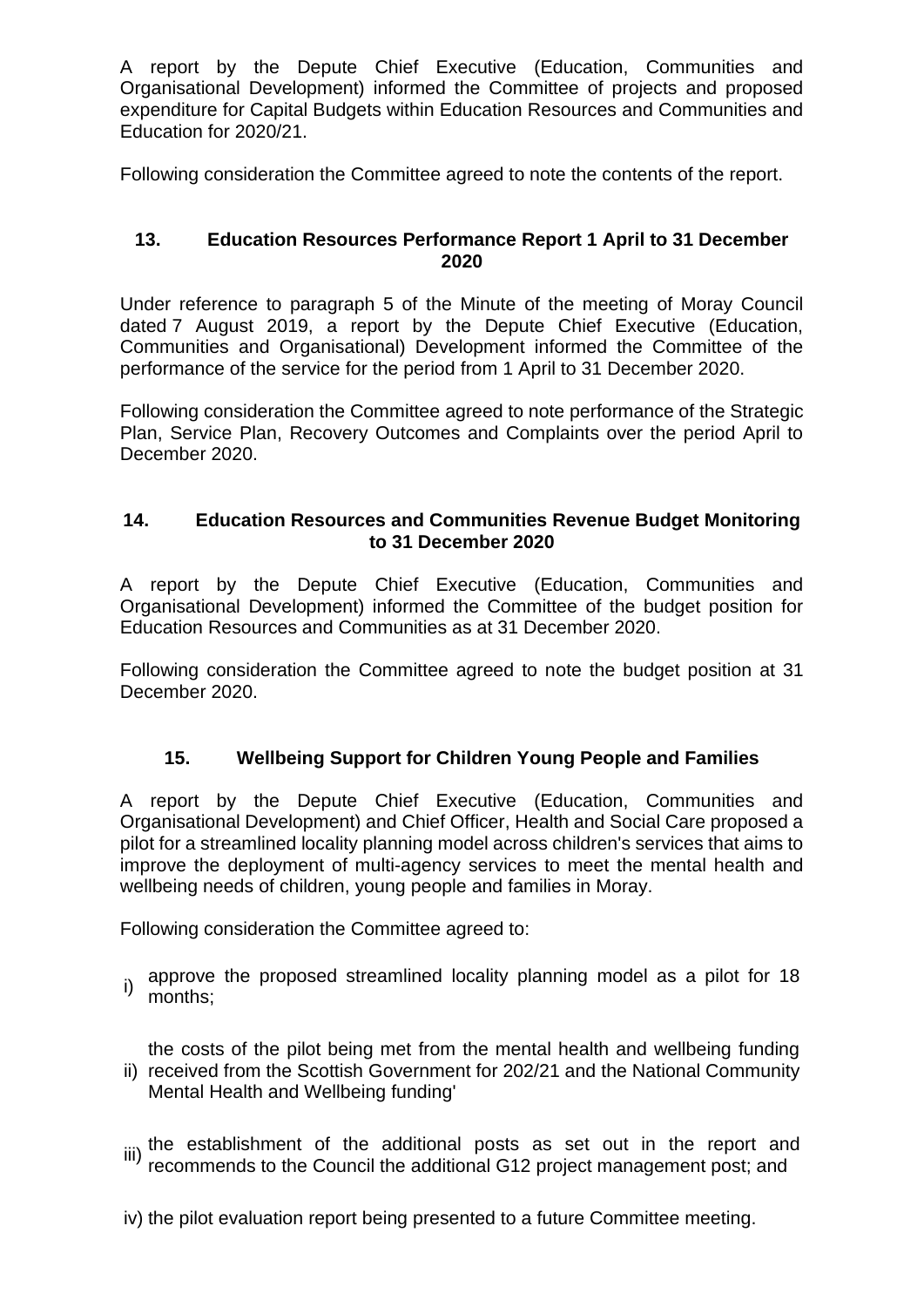Mrs Stuart, Primary Teacher Representative and Mrs Currie, Religious Representative left the meeting following the consideration of this item.

#### **16. Children and Families and Criminal Justice Social Work Performance Report 1 April - 31 December 2020**

Under reference to paragraph 5 of the Minute of the meeting of Moray Council dated 7 August 2019, a report by the Depute Chief Executive (Education, Communities and Organisational) Development informed the Committee of the performance of the service for the period from 1 April to 31 December 2020.

Following consideration the Committee agreed to:

- i) note performance of the Service Plan, Operational Performance Indicators and<br>Compleiate to the end of December 2020: Complaints to the end of December 2020;
- ii) welcome good performance; and

iii) note the actions being taken to improve performance where required.

## **17. Children and Families Social Work Revenue Budget Monitoring**

A report by the Chief Officer, Health and Social Care informed the Committee of the budget position for Children and Families Social Work Services as at 31 December 2020.

Following consideration the Committee agreed to note the budget position at 31 December 2020.

#### **18. Children and Families and Criminal Justice Service Plans 2020-23**

A report by the Chief Officer, Health and Social Care invited the Committee to consider the Children and Families and Justice Services Social Work Service Plan for 2020-23.

Councillor Feaver raised concerns regarding approving the Plan when there are performance figures not complete, these concerns were shared by Councillor Brown.

In response the Acting Head of Children and Families and Justice Social Work explained that the Service Plan identifies areas of improvement and how the Service will know if it has made a difference. She further added that the Performance Report at Item 15 on the agenda provides the background data and it was unfortunate that this report was presented after the performance report.

The Chief Officer further added that he could understand Councillor Feaver's concerns and confirmed that the report could be brought back with the targets populated to a future meeting for approval.

Councillor Feaver, seconded by Councillor Brown moved that the report be deferred to the next meeting. As there was no one otherwise minded, the Committee agreed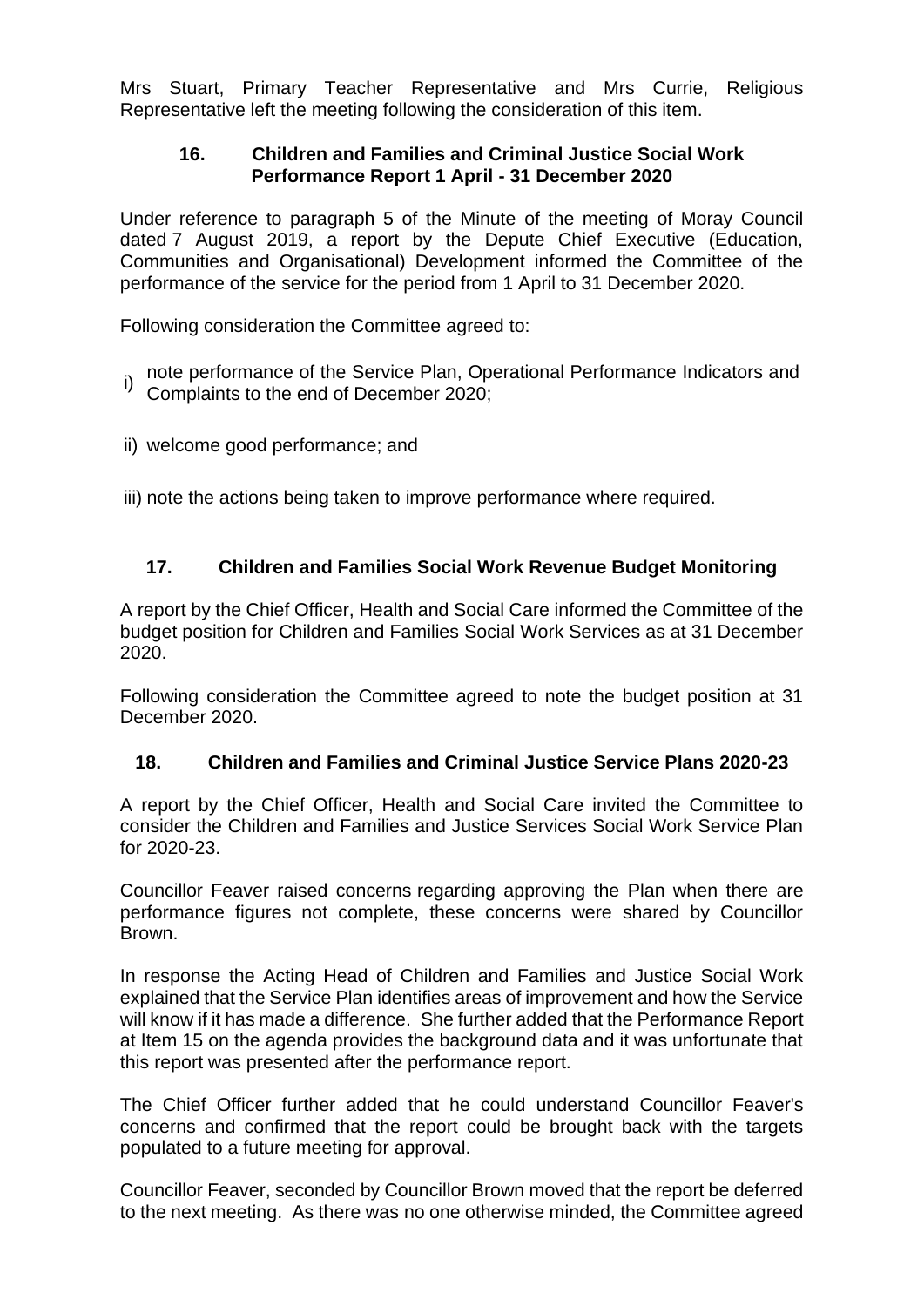to defer the decision on this item to the next Committee to allow targets to be populated.

#### **19. Continuing Care Policy Revision**

Under reference to paragraph 6 of the minute of the meeting of Education, Communities and Organisational Development dated 18 November 2020, a report by the Chief Officer, Health and Social Care informed the Committee of recommended changes to the continuing care policy and processes.

Following consideration the Committee agreed to:

- i) approve the procedures (Appendix A) relating to continuing care processes;
- ii) approves the proposed method of financial payments; and

iii) on continuing care, and which highlights whether the costs of continuing care an annual report is presented to Committee that confirms the budget being spent are in excess of budget allocation.

#### **20. Transitions to Adulthood Policy**

A report by the Chief Officer, Health and Social Care sought approval from the Committee for the Transitions to Adulthood Policy.

Following consideration, the Committee agreed:

i) to note and approve the policy (Appendix A) for Transitions to Adulthood; and

ii) of monitoring and review of the policy and which may make recommendation for that in 12 months a report is presented to Committee which details the outcome any further indicated change to the policy.

#### **21. Question Time \*\*\***

Councillor Warren raised concerns about a case she had become involved in regarding a care experienced young person and was concerned that the Council was failing as a corporate parent to some of their young people.

In response, the Corporate Parenting and Commissioning Manager asked Councillor Warren to email her details of the case and she would provide a detailed response following the Committee.

Councillor Alexander sought clarification on some of the issues which had been raised regarding those attending the new Covid vaccine clinic in Elgin and reports that some of those attending were having to wait outside in the cold for a considerable period of time before being admitted to attend their appointment.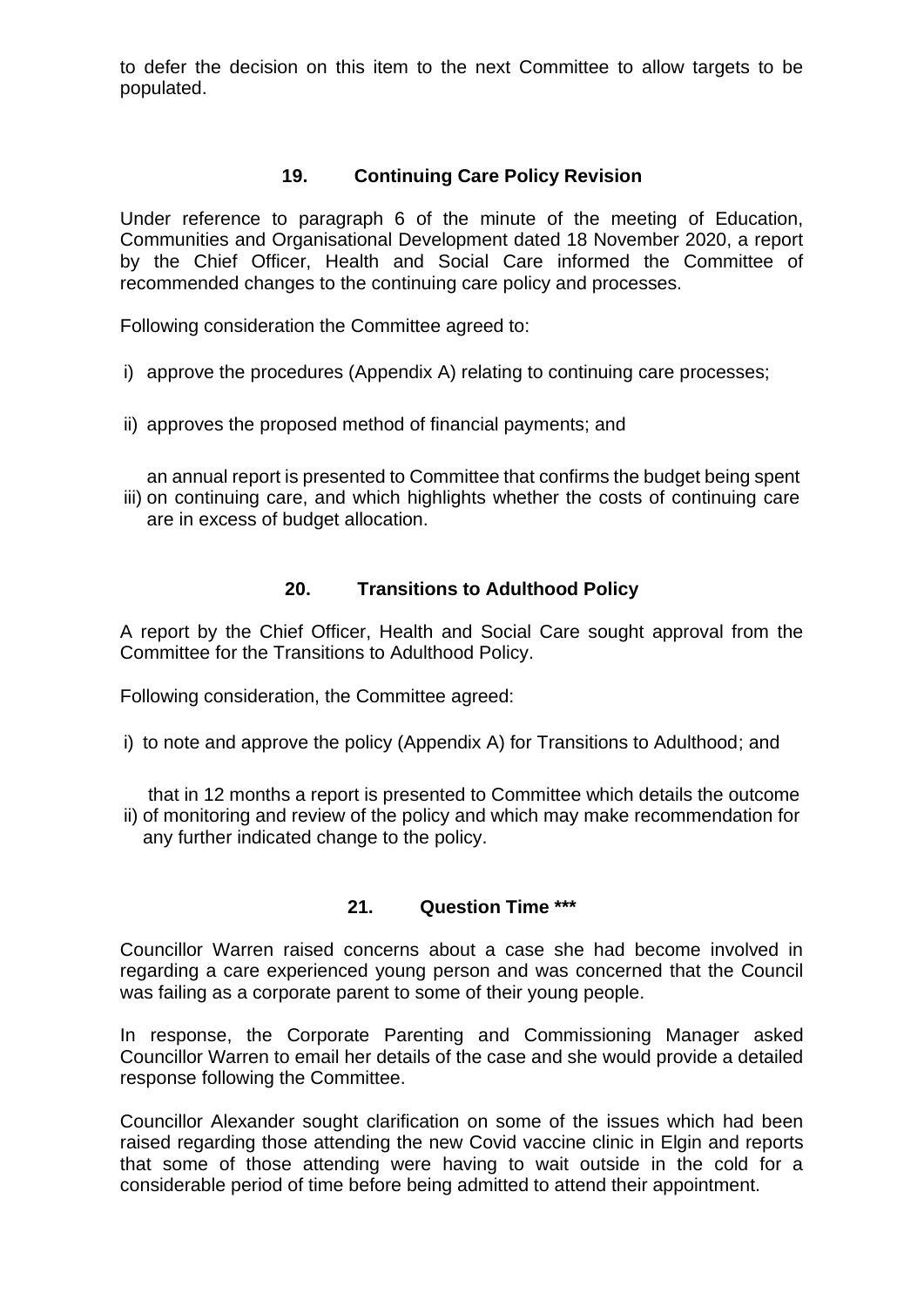In response, the Chief Officer, Health and Social Care confirmed that he was aware of the issues and following the Committee was having a meeting with the Lead Officer to discuss the problems further and would report back to Councillors following the meeting.

Councillor Alexander further asked why the injections were not being carried out at doctor surgeries.

In response, the Chief Officer, Health and Social Care confirmed that discussions had taken place with GP surgeries and it was felt that they needed to be able to continue with the primary care functions however, if staff wished to assist in the vaccination centres outwith their working hours, this was an option open to them.

#### **22. Forres Golf Course/Club**

A report by the Depute Chief Executive (Education, Communities and Organisational Development) asked the Committee to consider options for the future management and operation of Forres Golf Couse and Golf Club.

Following consideration the Committee agreed to:

- i) note the proposed management options for Forres Golf Club and Course; and
- ii) approve Option C to end the current arrangements and lease the whole property<br><sup>ii)</sup> to Forres Golf Club Ltd.

## **23. Residential Care for Looked After Children**

A report by the Chief Officer, Health and Social Care sought approval from Committee to reduce the service delivered by Action for Children, providers of residential care in Moray for looked after children and also to advise the Committee of early planning for service design that will support children to remain with their families; service redesign that will offer the support and infrastructure referred to in the Promise, which places children's rights and their participation at the centre of service delivery.

Following consideration the Committee agreed:

i) to reduce the residential service delivered by Action for Children from 3 to 2 residential houses for looked after children; and

ii) an initial period of 2 years. That period of time will inform commissioning and that a new contract is formed with Action for Children for 2 residential houses for procurement activity.

#### **24. Suspension of Standing Orders**

The Chair sought the agreement of the Committee to Suspend Standing Order 74 to allow the meeting to continue beyond 12/45pm. This was unanimously agreed.